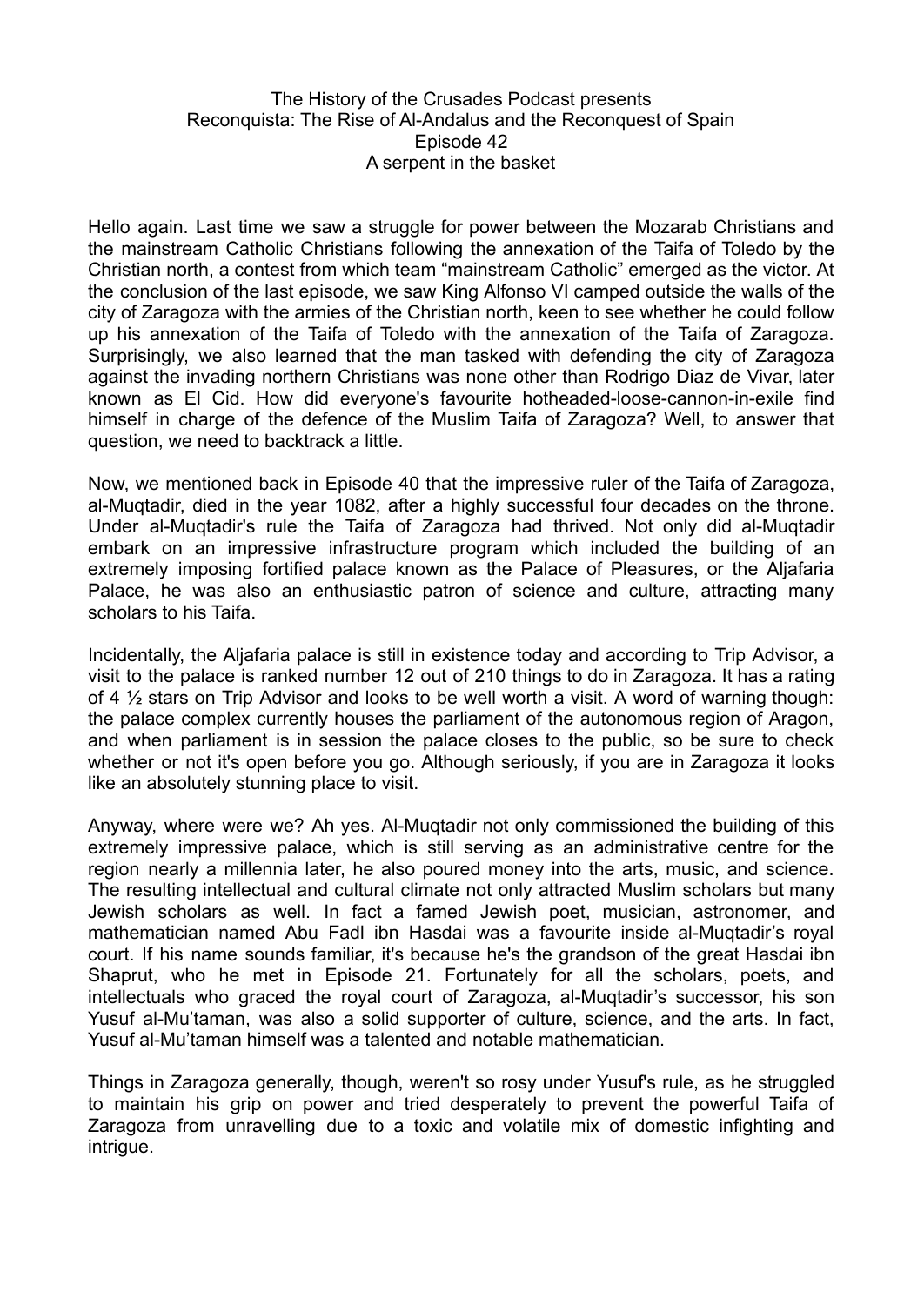Into this toxic mess sauntered Rodrigo Diaz de Vivar in the year 1081. Now, as soon as he was exiled from the Kingdom of Leon and Castile by King Alfonso VI in the summer of the year 1081, Rodrigo headed to Catalonia, where he tried and failed to gain employment with the Count of Barcelona. With his options diminishing Rodrigo decided to re-acquaint himself with the ruler of Zaragoza, al-Muqtadir, whom he had first met nearly twenty years earlier, way back in the year 1063.

Fortunately for Rodrigo, he arrived at the perfect time. Al-Muqtadir was elderly and in poor health and had delegated the tasks involved in ruling Zaragoza to his two sons. He allocated the western half of the Taifa, which included the city of Zaragoza, to his son Yusuf al-Mu'taman, while the eastern half, which included the coastal regions and the cities of Lleida, Tortosa, and Denia, to his son Mundir al-Hayib. Now, with all due respect to al-Muqtadir, this was a terrible plan. The two brothers had never seen eye to eye, and had always been fiercely competitive with each other, with Yusuf being seen as the more stable, scholarly sort of type, while Mundir was known for being impetuous and aggressive. Anyway, it wasn't terribly unusual for Christian fighters to show up in Zaragoza seeking employment, and the elderly al-Muqtadir put Rodrigo to good use, employing him as a field commander and military adviser, and sending him to Yusuf, who planned to dispatch him into the field.

The places where Yusuf decided that Rodrigo could be of most assistance were in the hot-spots of his territory, basically the northern sections which bordered the Kingdom of Aragon, and the eastern regions which were in danger of being invaded by his brother Mundir. Mundir had, worryingly for Yusuf, entered into alliances with both the King of Aragon (Sancho Ramirez) and the Count of Barcelona, so to put it mildly Yusuf needed all the military assistance he could get his hands on. He welcomed Rodrigo with open arms and promptly dispatched him to the hottest of the hot-spots within his territory, a region called Ribagorza which started just north of the town of Barbastro and stretched up into the Pyrenees mountain range. This region had long been coveted by both the Kingdom of Aragon and the County of Barcelona, and during the current unsettled times, as the life of al-Muqtadir drew to a close, it was coming under attack from Aragon. In fact, not only had King Sancho of Aragon sent his armies into the region, his forces were being supported by Yusuf's brother Mundir. Rodrigo found himself in command of the Zaragozan forces in the region, and successfully repelled advances from both the armies of Aragon and the armies of Mundir.

Yusuf then ordered Rodrigo to fortify a strategically important castle called Almenor located towards the east of his territory, which Rodrigo promptly did. Then, apparently under his own initiative and not due to any direct orders, Rodrigo rode away from Almenor and headed to the south, capturing and fortifying another castle. It was while he was at this castle that Rodrigo received word that Mundir and the Count of Barcelona had just captured Almenor. Rodrigo hurriedly sent word to Yusuf, then rode to meet personally with Yusuf at a town near Almenor. At the meeting Yusuf suggested that Rodrigo take his men and attack the forces at Almenor with a view to retaking it. According to Richard Fletcher in his book "The Quest for El Cid", Rodrigo was seriously reluctant to do this, pointing out the size of the Christian army and suggesting to Yusuf that he instead treat with the Christians and attempt to buy Almenor back. Yusuf rejected this suggestion and ordered Rodrigo to attack Almenor. Rodrigo obeyed.

To everyone's surprise, Rodrigo succeeded. In fact, he didn't just succeed, he managed to capture the Count of Barcelona and his retinue of knights. Rodrigo handed the captives over to Yusuf who ransomed them back to Barcelona for a large sum of money. Yusuf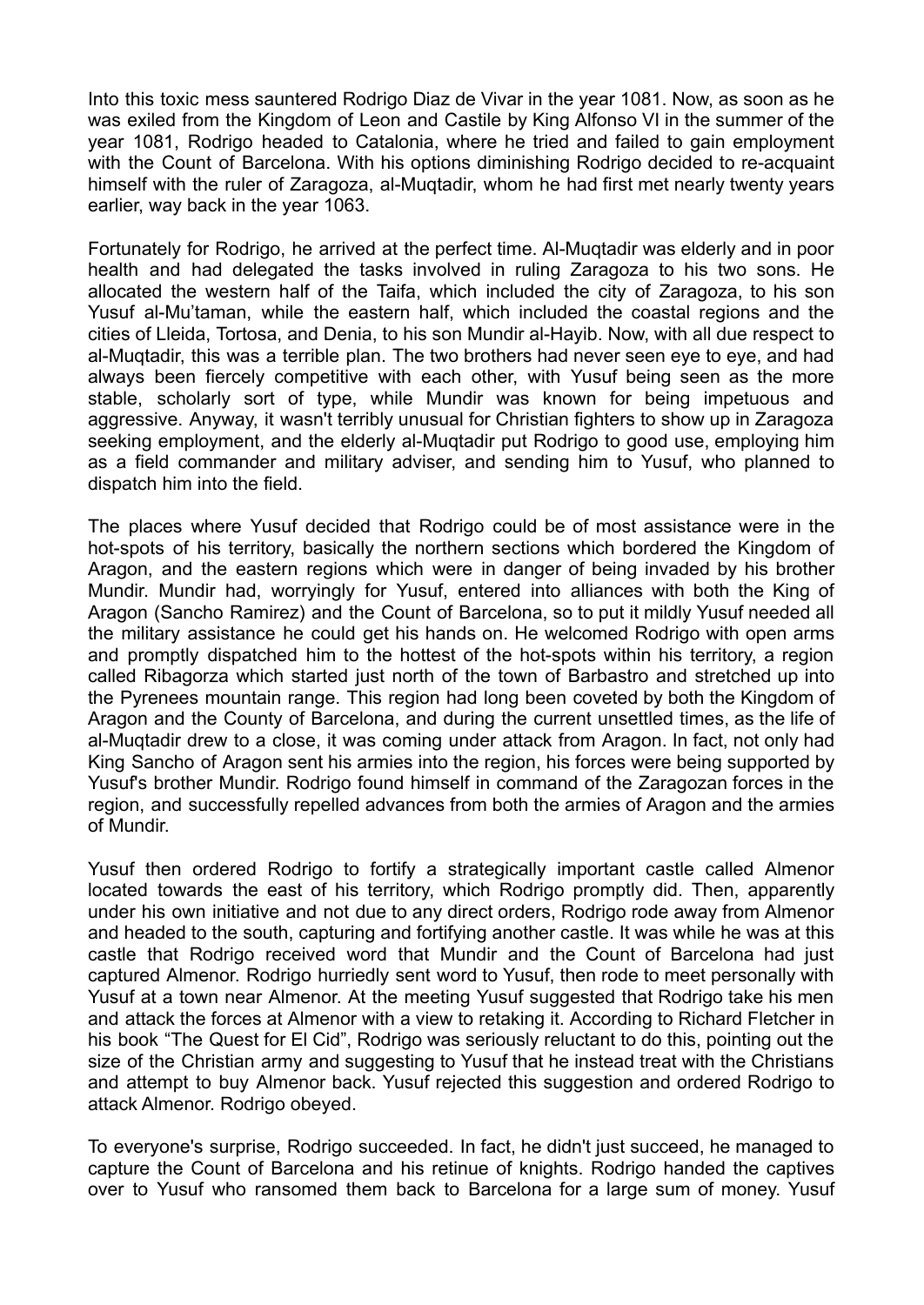wasn't the only person to enrich himself following this event. Yusuf showered gifts, money and treasures from the Count's baggage train onto Rodrigo, who found himself not only wealthy but the man of the moment in Zaragoza.

Once al-Muqtadir passed away and Yusuf rose to power, Rodrigo's employment as a military commander inside Yusuf's court was pretty much guaranteed. Which is why, as the armies of the Christian north lined up outside the city of Zaragoza in the year 1086, Rodrigo found himself tasked with the defence of the city.

Now it's safe to say that during the past four years, since Yusuf had become ruler of Zaragoza, Rodrigo had risen to become one of Zaragoza's most trusted military commanders, and there was plenty to keep him busy. Yusuf's hold on the throne was tenuous to say the least, and not only Yusuf's close family members, but the neighbouring Christian regions of Aragon and Catalonia were doing all they could to see him fall from power. So, when Yusuf faced the most severe threat to his power to date, in the form of a massive invasion by the all-conquering King in the north, it fell to Rodrigo to protect the city of Zaragoza.

But this placed him in a bind. Despite having been exiled for making poor choices, Rodrigo still considered King Alfonso to be his overlord, and the fact that his current employer and patron had sent him to face off against his actual King and Lord was more than a little awkward. So what will Rodrigo do? How will the siege of Zaragoza pan out?

Well, actually nothing's going to happen. The siege of Zaragoza will be lifted and no actual fighting will take place. Why? Well, because something of much greater consequence has just taken place, something which will permanently alter the political structure of Al-Andalus and which will have King Alfonso scrambling to adjust to the new threat. We will leave King Alfonso to rapidly lift his siege, pack up his camp, and mobilize his armies to the south, while we delve into the background of what is about to take place.

Now, it's pretty obvious that, following the fall of Toledo, most of the remaining taifas in Al-Andalus viewed the aggression of the Christian north as an existential threat. King Alfonso now occupied the north and center of the Iberian peninsula. Using the Taifa of Toledo as a base, every remaining taifa was within reach of the Christian armies. There was in effect nowhere to hide. As the all-conquering Christian army mobilized and set up camp outside the powerful city of Zaragoza, it was clear to the Muslims of Al-Andalus what King Alfonso's strategy would be. He would just pick off the taifas one by one, until the whole peninsula was under Christian rule. A Muslim poet at the time neatly voiced the fears of the Muslims of the peninsula in the following piece of verse, and I quote:

Oh people of Al-Andalus, hasten your horses. To remain here is folly. We live with an enemy who does not go away. How can we live with a serpent in the basket?

(end quote)

Basically, following the fall of Toledo, the rulers of the Taifas of Seville, Granada and Badajoz began frantically work-shopping various ways in which the King Alfonso serpent could be removed from the Al-Andalus basket. Unfortunately, it was pretty clear that their combined strengths alone would be unlikely to do the trick. King Alfonso had easily defeated the mighty Taifa of Toledo and was currently about to have a crack at overtaking